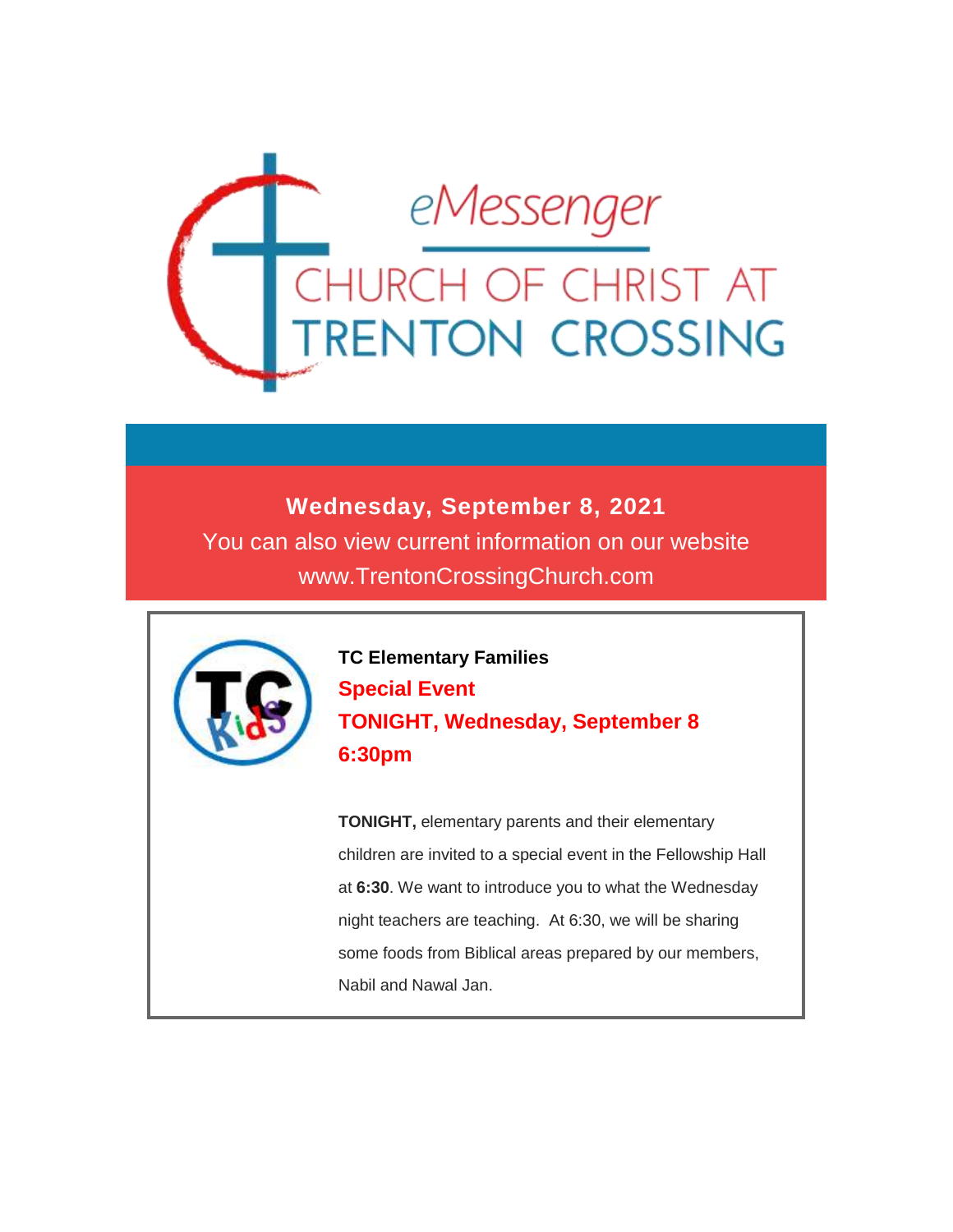

### **FROM GEOFFREY'S DESK . . .**

 Now that Labor Day is in the rear view mirror, we are moving on past summer. In a couple of weeks, fall will officially be here. Traveling is slowing down, and school is back in session. Let's be praying that the school year will go well. And as we know, after this past year, that is nothing to take for granted. Let's also keep praying for those who continue to work on the front lines of COVID.

 I want to thank you again for your generosity in giving to flood relief for the Waverly area. Thanks to you (in addition to the great generosity of Lowe's), we were able to take more than \$8000 of much needed items to the *Waverly Church of Christ* to be used and distributed throughout the community. A big thanks goes to *Chris Middleton* for coordinating that effort on very short notice. Let's continue to pray for all that is going on there.

*-gs-*



# **Upcoming Events**

- **TONIGHT, Wednesday, September 8 -** TC Elementary Family Special Presentation, 6:30pm, Fellowship Hall
- **Tomorrow, Thursday, September 9 -** Dorcas Ministry, 6pm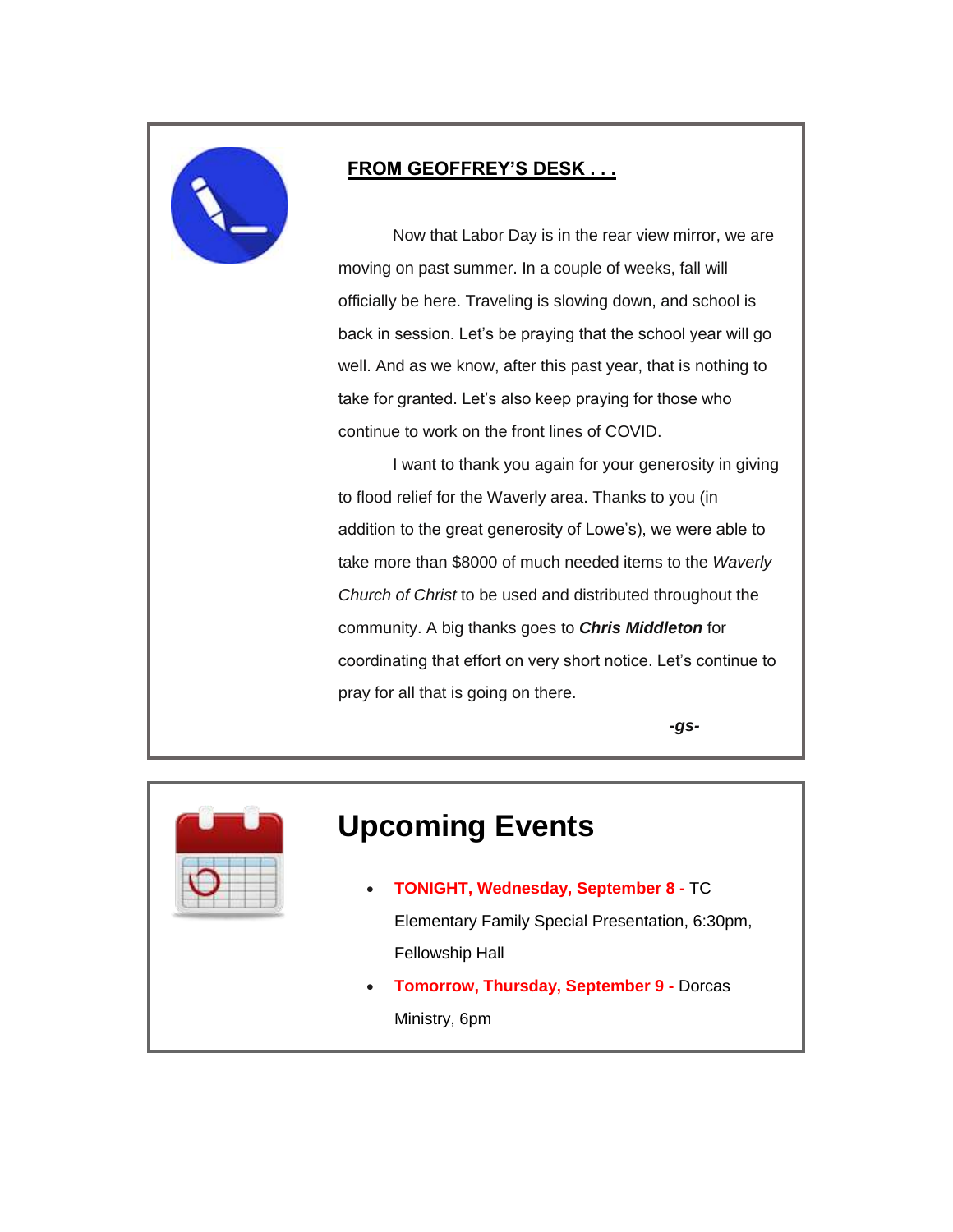|           | Wednesday, September 15 - TC Ladies Bible Class      |
|-----------|------------------------------------------------------|
|           | field trip to World Christian Broadcasting, 9-3pm.   |
| $\bullet$ | Saturday, September 18 - Carbon Monoxide             |
|           | <b>Awareness Day</b>                                 |
| $\bullet$ | Friday, September 24-Sunday, September 26            |
|           | - "God's Blueprints for the Home" Marriage Seminar   |
|           | at Hilldale Church of Christ. More info on the Sign- |
|           | up Board in the Worship Center.                      |
| $\bullet$ | Sunday, September 26 - TC Fall Outing -              |
|           | Honeysuckle Hill Farm, 3pm                           |
| $\bullet$ | Wednesday, September 29 - NEW Wednesday              |
|           | Night Ladies Class, 6:30pm                           |
| $\bullet$ | Saturday, October 23 - TC Ladies Day. More           |
|           | details later.                                       |
| $\bullet$ | Sunday, October 31 - TC Trunk-or-Treat. More         |
|           | details later.                                       |
|           | <b>More information about Upcoming Events</b>        |
|           | can be found in the box below.                       |
|           |                                                      |



# **Church News**

 **Home Assistance -** We have a female church member who needs assistance with light house work and some light personal care. She is looking for someone to come to her house twice a week for a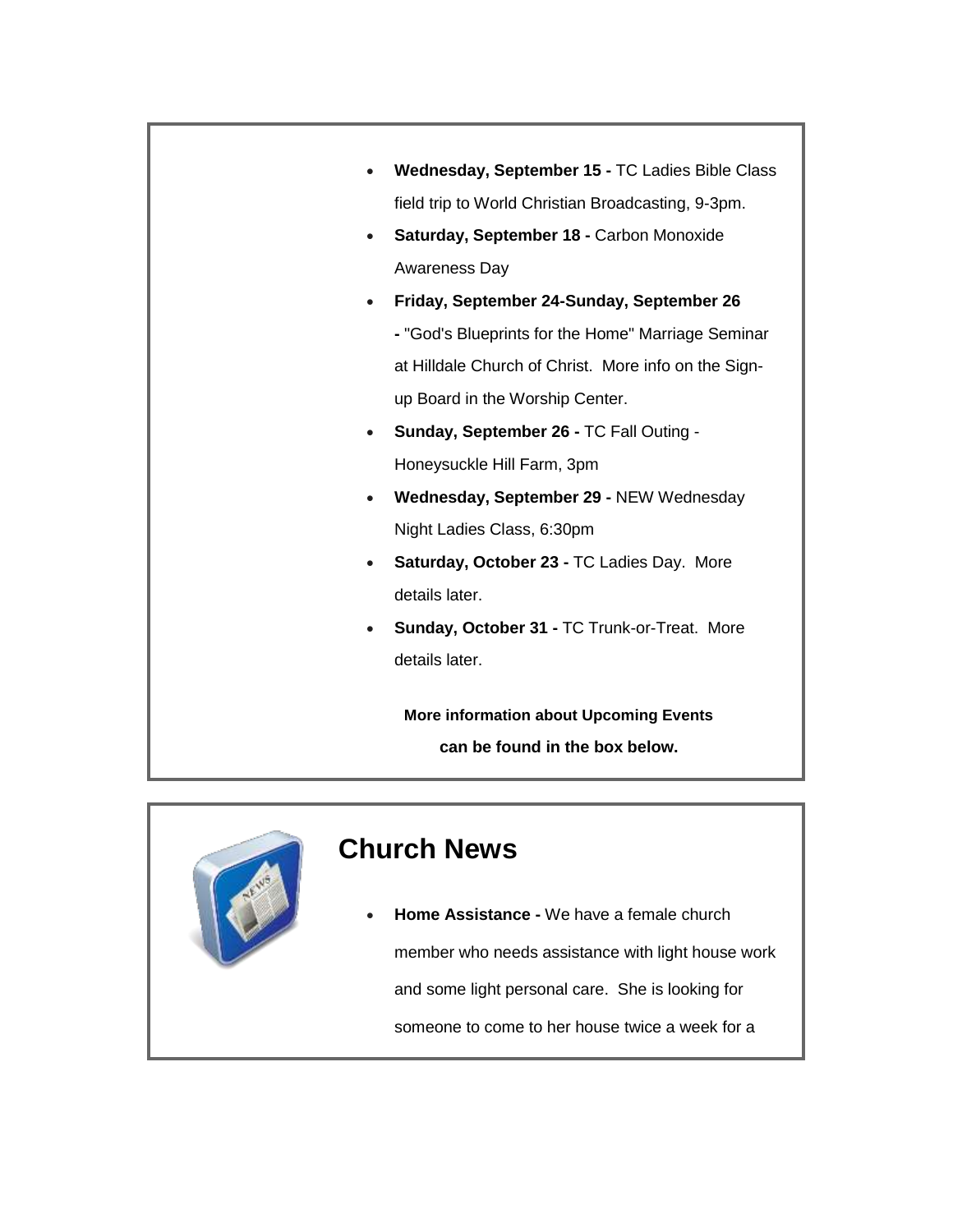few hours. There will be compensation. If you can help, please contact the church office.

- **Moving Assistance:** Scott and Anna Rawlins are moving to Texas and need help loading their belongings into a moving van. They will be loading the van on Sunday, September 26, at 2pm. Their address is 214 Kathleen Court. If you need more info, please call Scott at 931-221-9974.
- **Hands-On Flood Relief -** If you would like to help in person with the flood relief in the Waverly area, you can go to the Waverly Church of Christ (438 West Main St.), Monday-Friday, beginning at 8am.
- **Parkinson's Awareness -** The Parkinson's Awareness Group usually meet the 2nd Thursday of each month at 3pm in our Fellowship Hall. **Due to the rise in Covid cases, they will not be meeting until January.**
- **Dorcas Ministry -** The Dorcas Ministry meets every 2nd Thursday from 6-8pm in the Fellowship Hall. This ministry is for anyone of any age or talent level interested in crafting for God's glory. Their next meeting is tomorrow, September 9.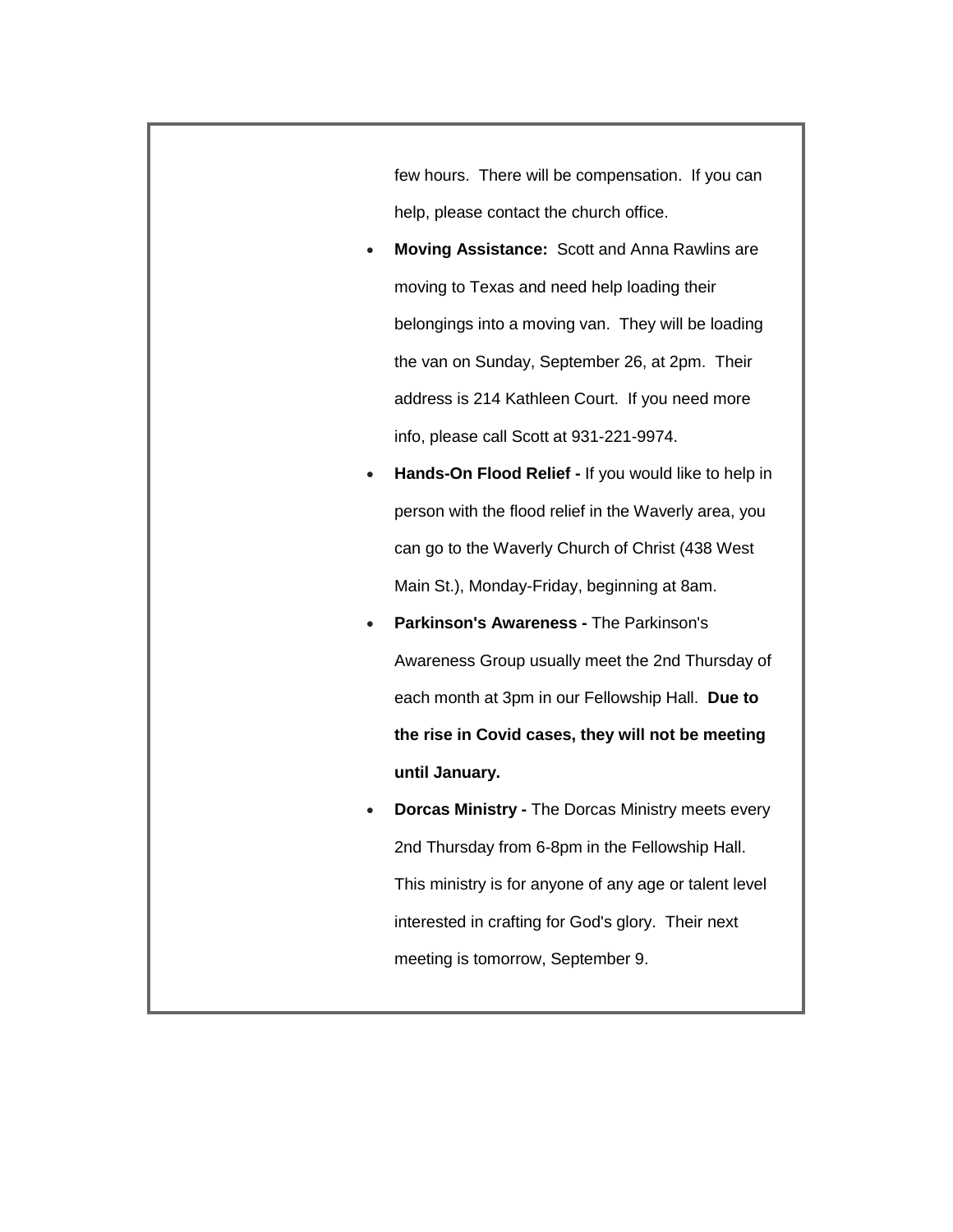

### **Thank You Project**

Lowe's helped us in our purchase of supplies to aid Waverly in the flood relief. They sold us items at cost which allowed us to be able to purchase more items with the funds you so graciously donated. We want to show our appreciation to Lowe's for their help by showering them with thank you cards. If you could email or drop off a thank you note to the office by this Friday morning. Chris will deliver the notes on Friday to Lowe's. The office email is office@TrentonCrossingChurch.com.



## **TC Ladies Bible Class Field Trip Wednesday, September 15**

Join our Ladies Bible Class as they take a Field Trip to World Christian Broadcasting on Wednesday, September 15. This is an opportunity to see firsthand the operation of this great evangelistic outreach program that seeks to build up the kingdom of the Lord.

The bus will leave the church building at 9am and return between 2:30 and 3pm. Lunch will be provided.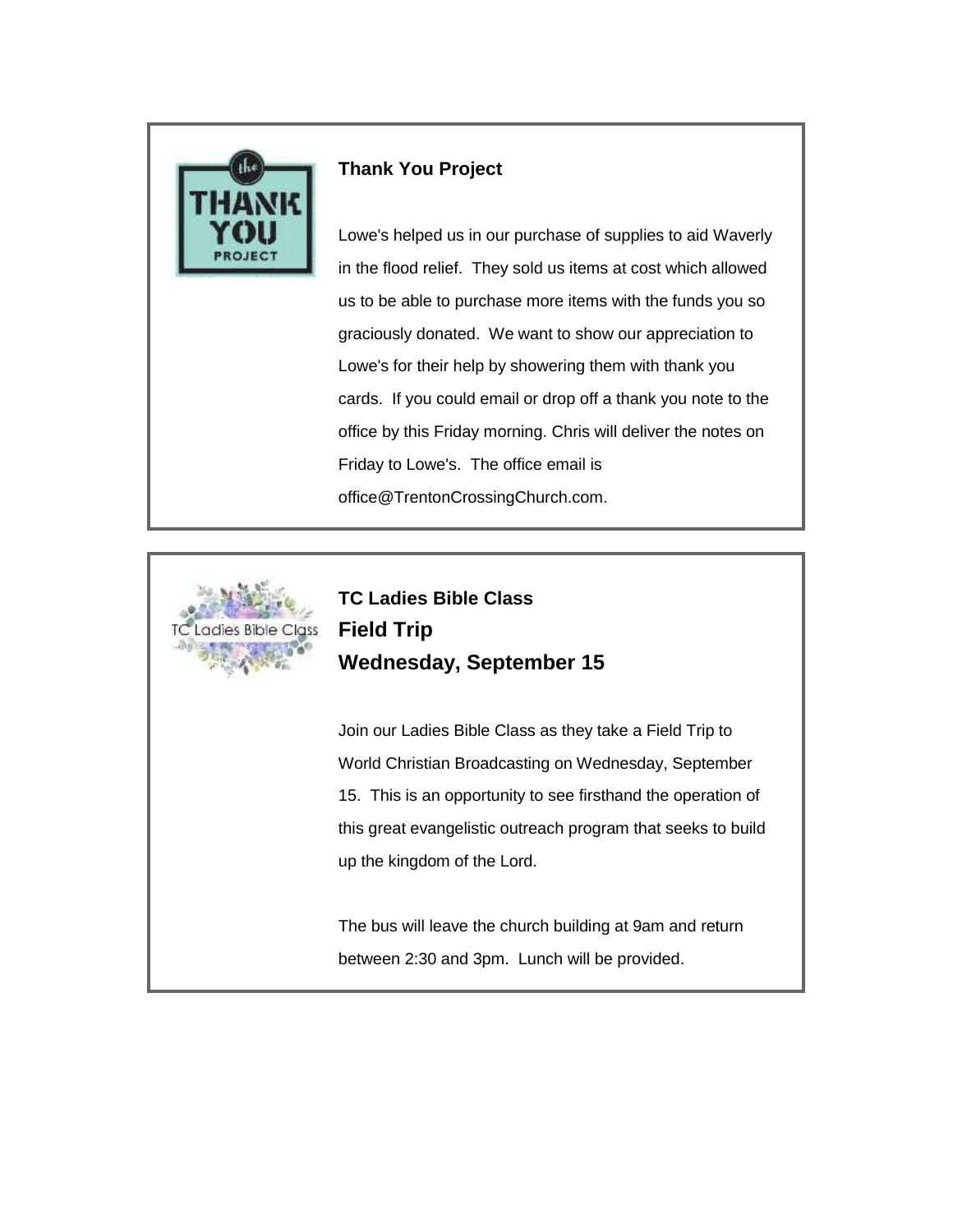

## **Carbon Monoxide Awareness Day September 18**

Saturday, September 18, is Carbon Monoxide Awareness Day. Please check the batteries and the expiration date on your detector. If you do not have a detector in your home, please install one.



#### **TC Fall Outing Sunday, September 26 3pm**

Sunday, September 26, we want to meet at Honeysuckle Hill Farm at 3pm. Activities are available for the whole family, and you can check them out on their website at [http://honeysucklehillfarm.com.](http://honeysucklehillfarm.com/) The cost is \$18.50

(plus tax) per person except. Children ages 2 and under are free. We will meet and have dinner together on the farm at 5pm. You can bring your own meal, or the farm offers a variety of food options. The address is 1765 Martin Chapel Road, Springfield, TN, 37172. Please sign up on the Sign-Up Board in the Worship Center by Sunday, September 19, if you plan to attend. For more info, see Jeff or Misty Shocklee.



**Ladies Wednesday Night Bible Class Beginning September 29 6:30pm**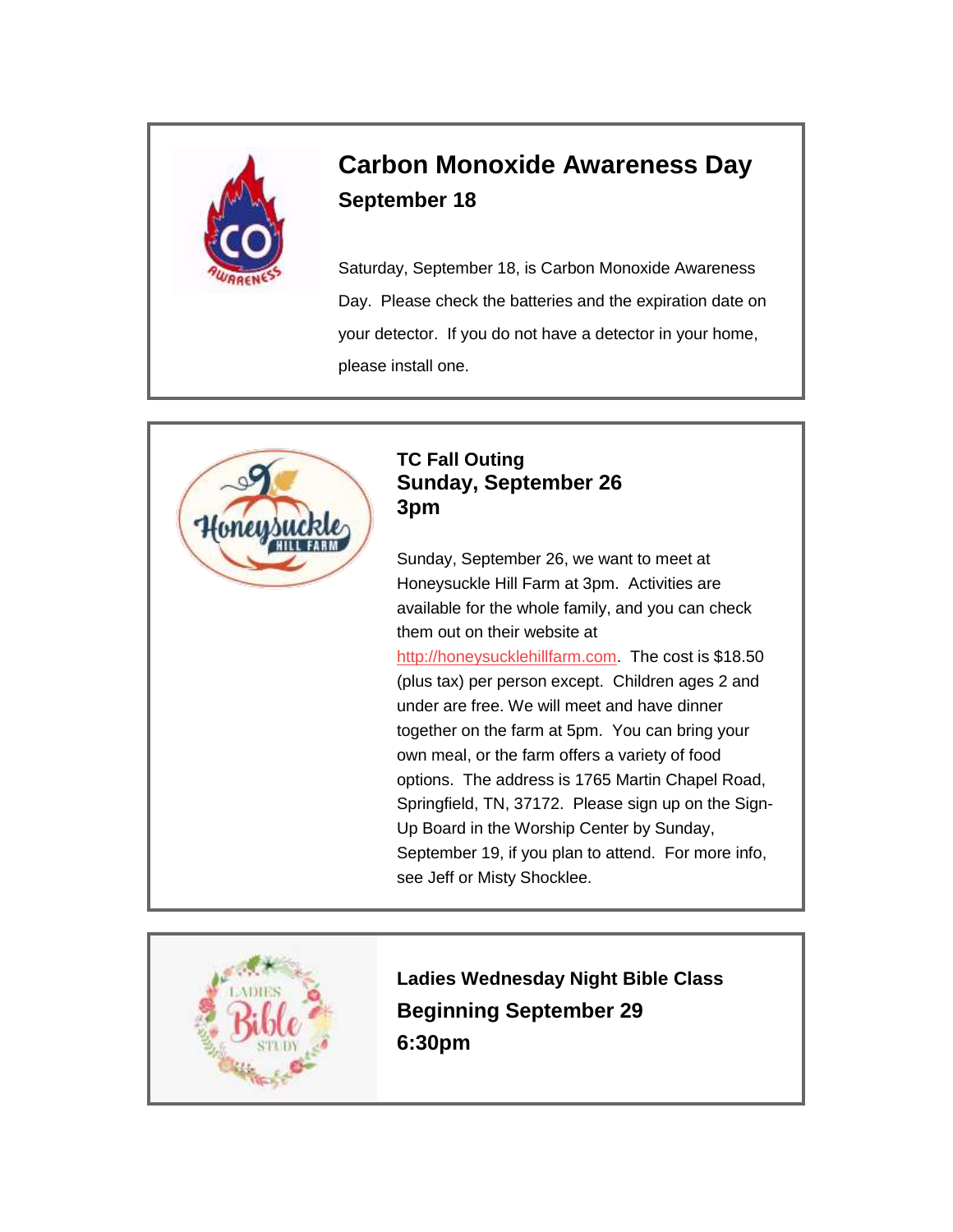With our hectic schedules, lack of time, and not knowing where to start, it is often hard to know just where and how to begin studying a book in the Bible. Starting Wednesday evening, September 29, Tammy Sharp and Lynda Hartsell will begin a study on "Women of the Word" written by Jen Wilkin. A sign-up sheet for the class and order form for the book will be placed on the Sign-Up Board in the Worship Center. Please consider joining the class. This study will show us how to use three critical stages of understanding when studying the Bible. We will meet in room G-102 at 6:30 on Wednesday evenings.



#### **Magi Boxes**

**It's Time!!!** We are now collecting items for the Magi boxes. MAGI stands for **M**aking **A G**odly **I**mpact, and that is the mission of the MAGI Box Project. Christians from all over the United States pack gift boxes to be delivered to children in need both physically and spiritually.

This year, instead of asking you to complete a box with items, we will be collecting items and then we will have a "Box Stuffing Day." The boxes are for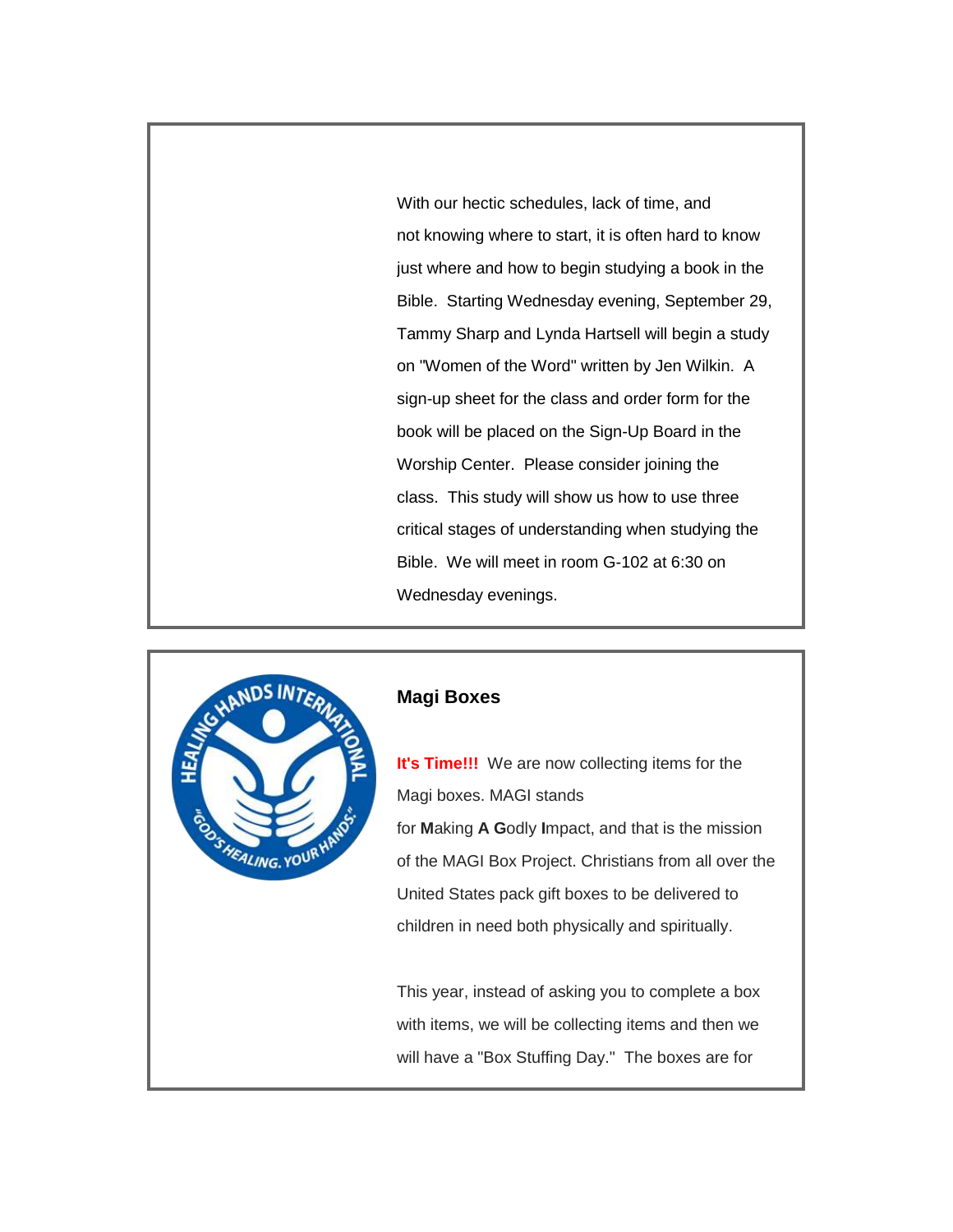children ages 2-18, and all items must be able to fit in a shoe box.

Now through September 19, we will be collecting:

- Toys:
	- o car/truck/plane
	- o marbles/yoyo/small ball
	- o jump rope
	- o fashion/costume jewelry/pierced earrings
- Additional Items:
	- o bag of hard candy (NO chocolate or Jolly Ranchers)
	- o nutrition bars/small jar of peanut butter with 1 year out expiration date
	- o reusable water bottle or cup
	- o flashlight with batteries
	- o bandana/scarf
	- o small umbrella
	- o small hammer

We will have a bin in the Worship Center to collect your donated items. There is a sheet with this info on the tables in the Worship Center. If you have any questions, please see Diana McArthur or Chris Middleton.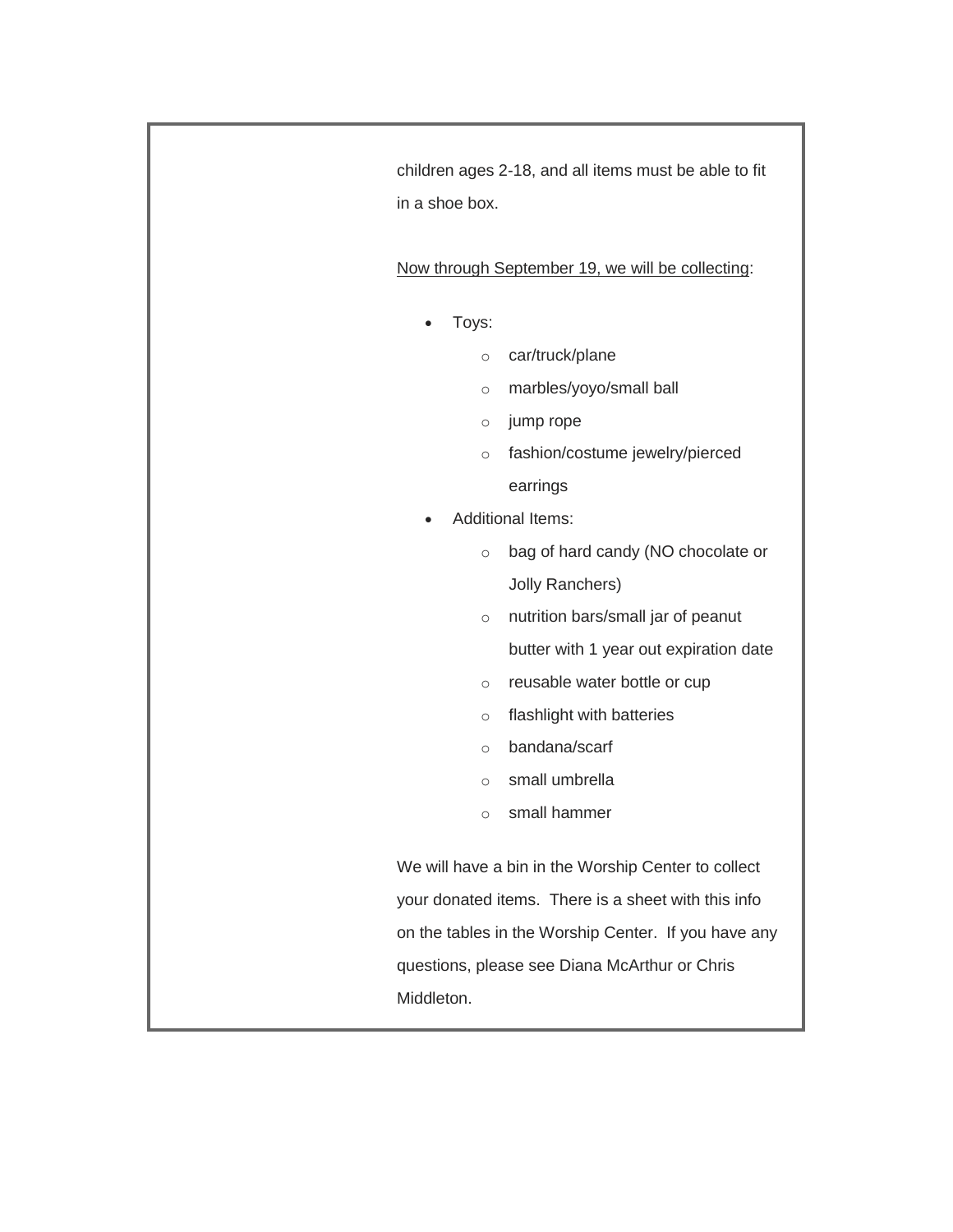

#### **The Well Coat Drive**

During the month of September, we are collecting coats for The Well. We need all sizes for men, women, boys, and girls. Please donate new or gently used coats (no stains, holes, missing buttons, or broken zippers.) We will have a collection bin in the Worship Center in addition to the collection bins at the Fellowship and Office entrances.

#### **TC Helps Waverly**

TC family, you are incredible! Due to your generosity, we were able to deliver a trailer FULL of MUCH NEEDED supplies to Waverly. (A huge thanks also goes to Lowe's for their generous support.) Two weeks later, it was still heartbreaking to see the devastation. You all made today possible. Thanks TCYG and parents that were able to come and serve. Books were delivered to teachers and families, volunteers and military were served HOT food as they were cleaning out homes. Prayers were said and lives were touched. Please continue to pray for this community as many are grieving and as the work to rebuild!



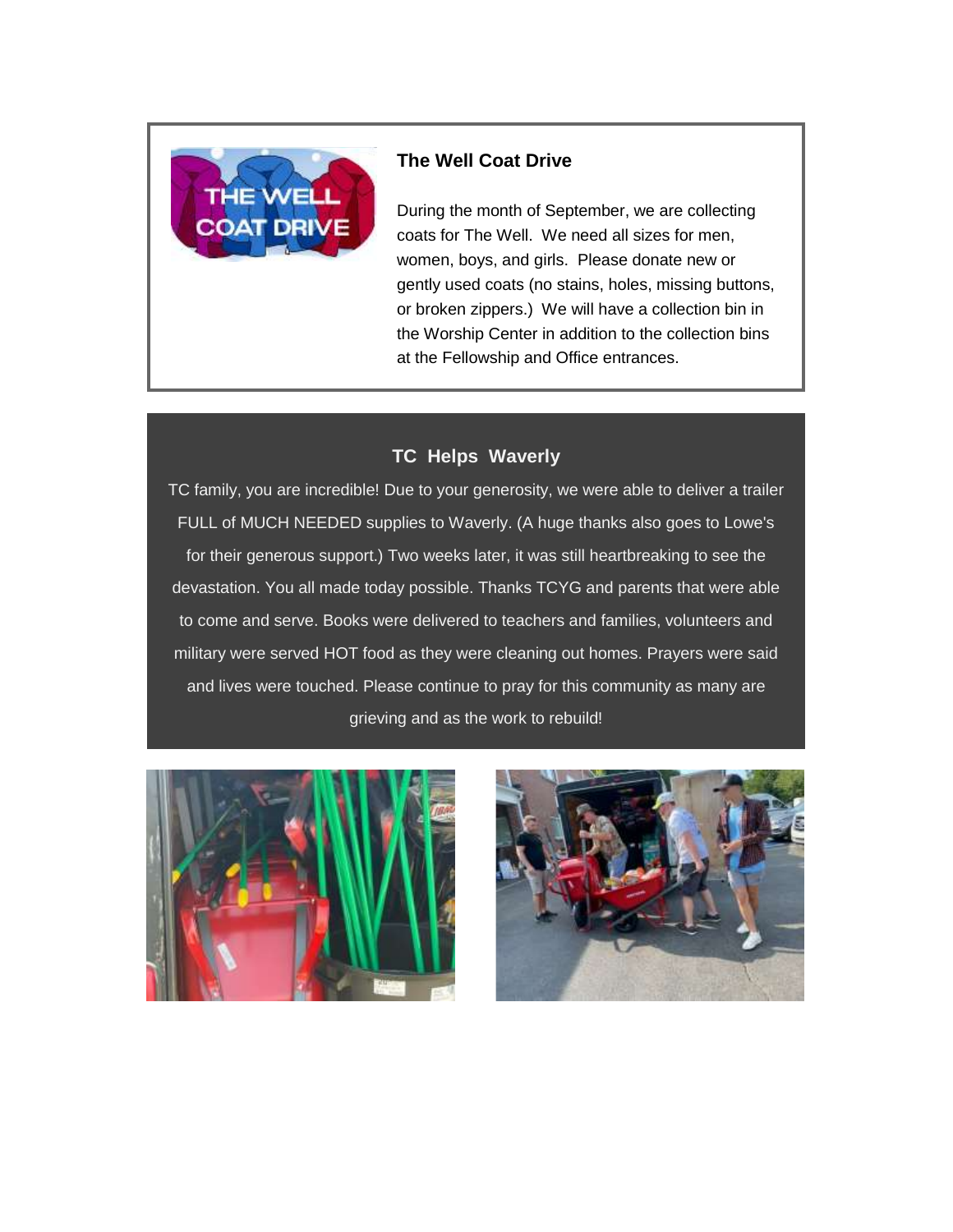









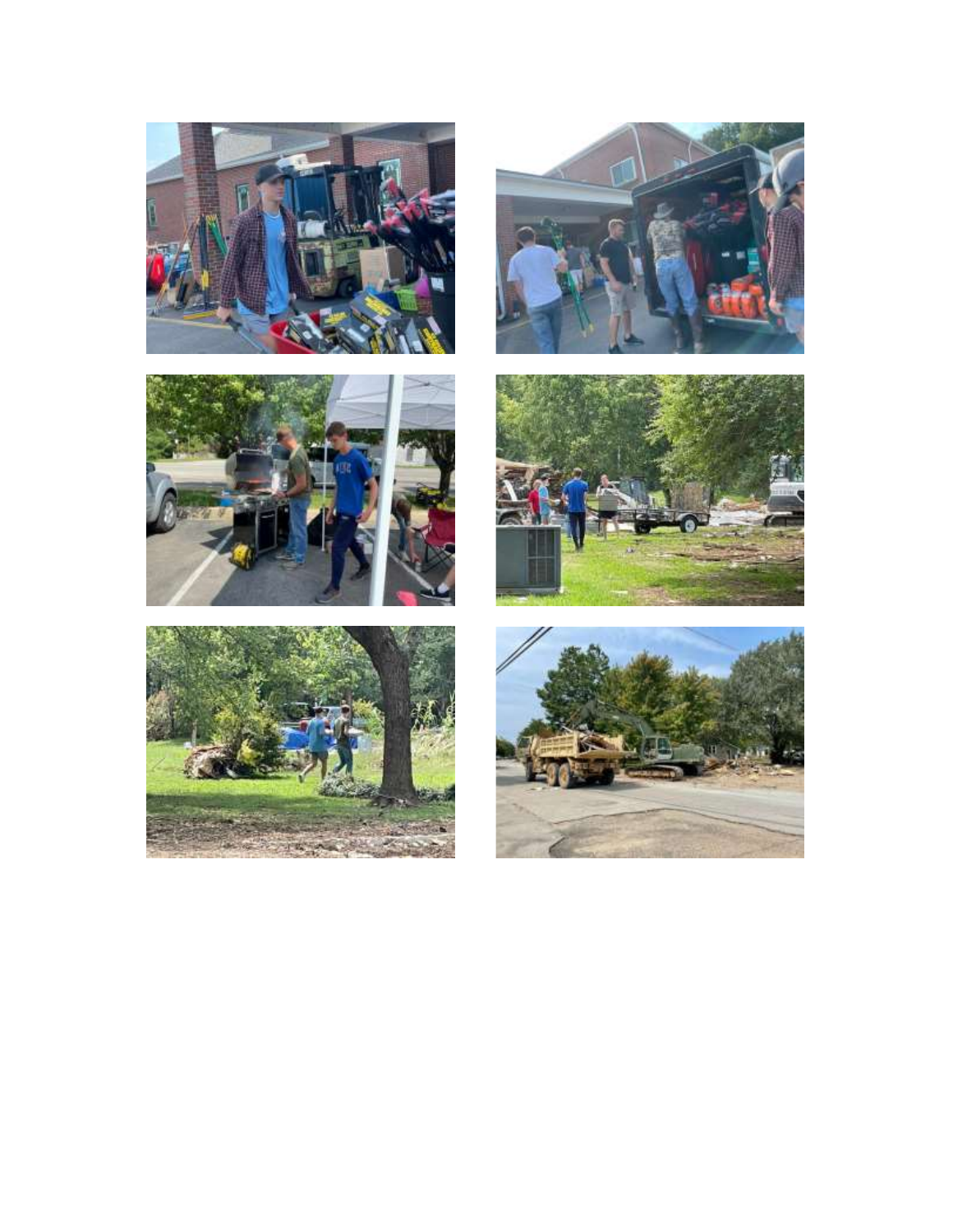



### **Recognition Award Kathryn Woods**

We want to congratulate Kathryn Woods of our TC family on her recent award. Austin Peay State University's Richard M. Hawkins Award, presented each year to a faculty member who has demonstrated exceptional scholarly and creative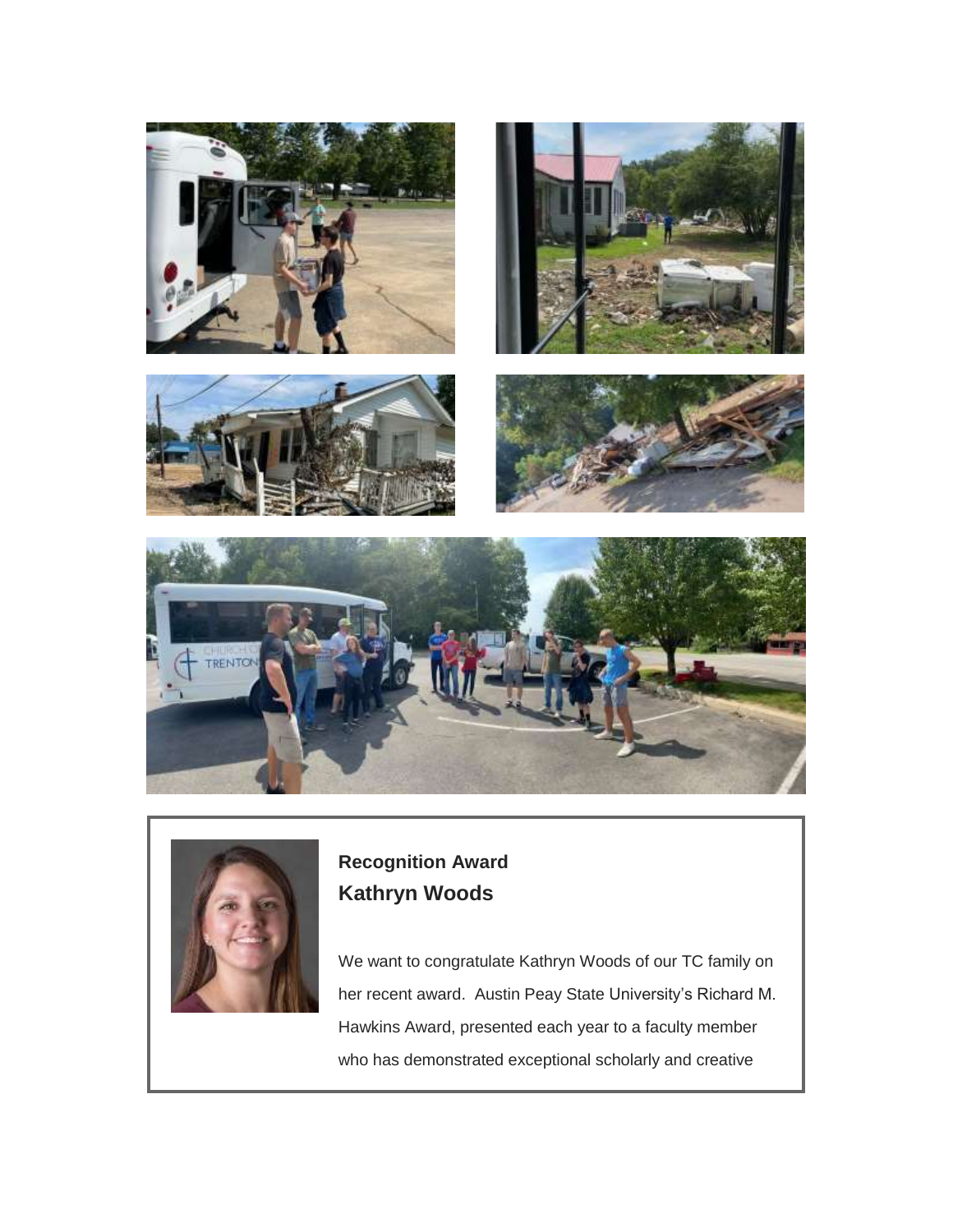behavior, was presented to Dr. Kathryn Woods, associate professor of leadership and organizational administration. Woods arrived at Austin Peay in 2014, and in that time, she has authored several book chapters on management education, and she has published articles in publications such as the Global Journal of Business Pedagogy, The International Journal of Web-Based Learning and Teaching Technologies and the Journal of Leadership Education. She is an active presenter of her work, presenting at the Global Business Research Conference and the Scholarship of Teaching and Learning Commons Conference.



# **News From The WELL**

**Items you can help replenish:**

**We do not need donations of plastic Walmart-type bags**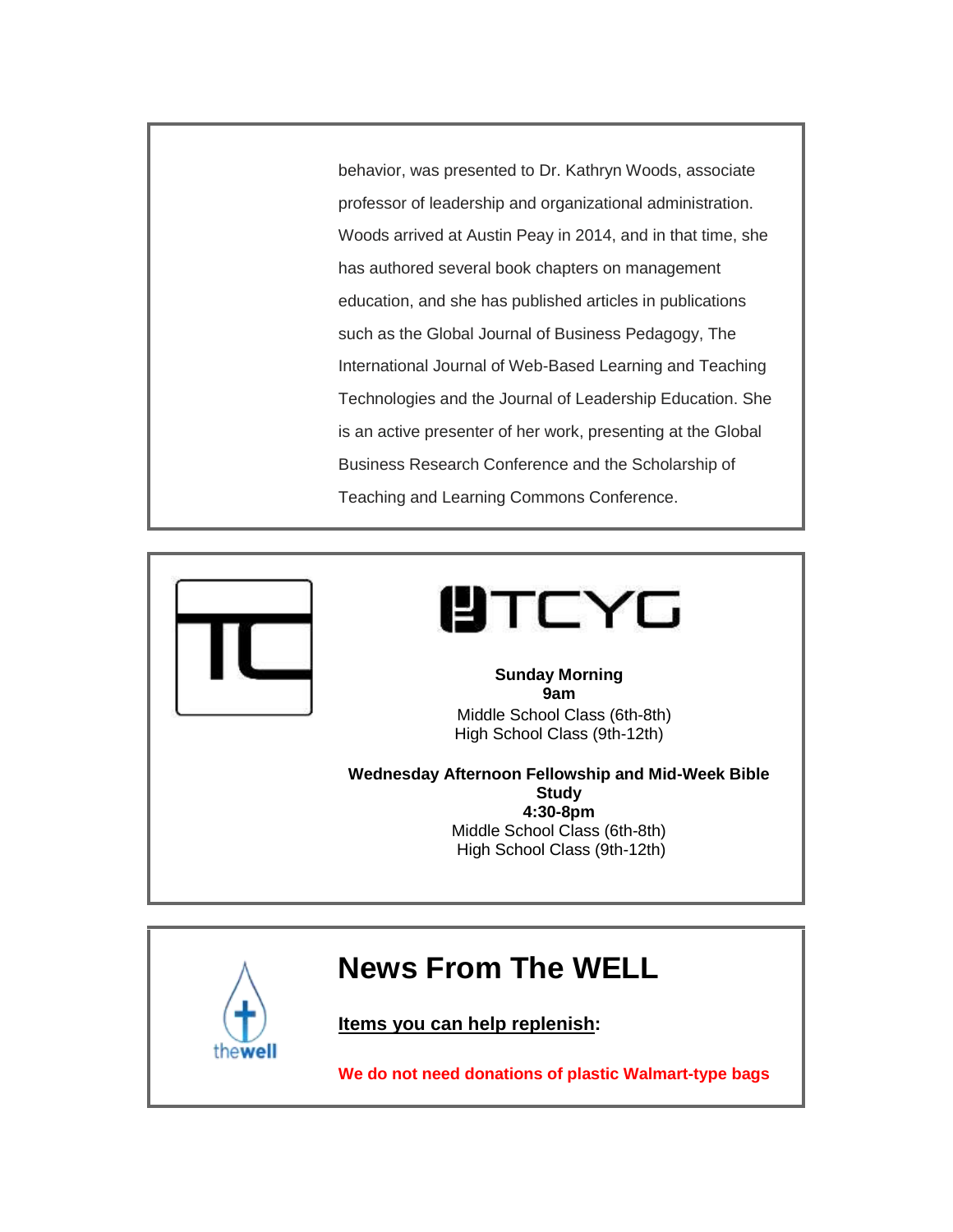#### **at this time.**

**What we are needing right now: We are now accepting fall and winter clothing. We are still in great need of boys size 6-8 clothing and girls size large clothing.** Please make sure that your donated items are clean and in great shape. Drop-off times are Monday and Wednesday, 1-6pm. Come to the back of the building and ring the doorbell. Someone will come to the door and receive your donations.

#### **Clothing Guidelines:**

- Drop-off times are Monday and Wednesday, 1-6pm. Come to the back of the building and ring the doorbell. Someone will come to the door and receive your donations.
- We are ONLY accepting items that are in GREAT shape. Please send all other items to another ministry in town.
- The green bin behind our building is closed at this time. Please do not leave your donations outside! Any items left outside will be disposed of.

**Food Item:** None at this time.

#### **Well Contact Information:**

931-802-2889 TheWell@TrentonCrossingChurch.com



#### **If you or someone you know needs to be added to**

**our TC Prayer List, please contact the church** 

**office.**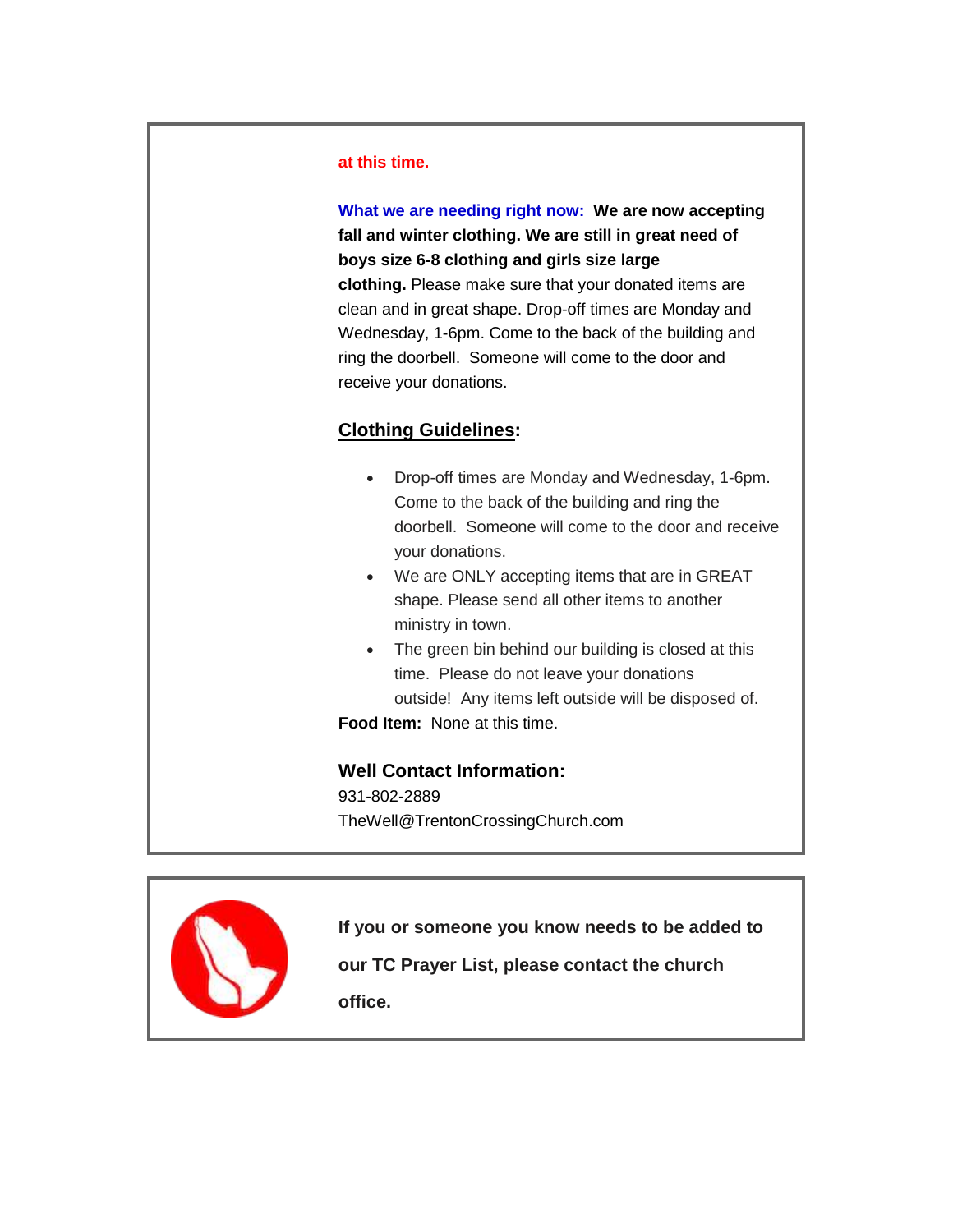**Hospital:** Benjamin Fuller, 2-year-old son of Matthew and Monique Fuller, is in the ICU Stepdown with Covid and Rhinovirus. **Surgery:** Jenny Muiznieks had her gallbladder removed yesterday. **Sympathy:** We want to express our sympathy to Lauren Merchant at the passing of her uncle. He passed away Sunday in Mt. Juliet. **Assisted Living:** Dottie Hall has moved to Fieldstone Place. Her new address 51 Patel Way #1009, Fieldstone Place, Clarksville, 37043. **Continued Prayers:** McKenzie Banning, Geneva Chester, Glen & Marilyn Ezell, Kara Alsup Harris, Nell Harris, Marlene Hawkins, Bob Lewis, Mary Linton, Ann Suddeath, Greg Troupe, Harold and Carolyn Vann, Kathryn Woods, and Lillian Wright. **Home-Centered:** Linda Allen, Jimmy & Betty Collier, Frances Johnson, Virgie Mallory, and Dorothy Oliver. **Family & Friends**: Shelia Bernard (mother of Roshaun Anderson) is in the hospital with pneumonia; Darrell Brimberry (former member) is in Vanderbilt Hospital with a brain aneurism; Glen Chester (brother of Teresa Winn); Mya Everett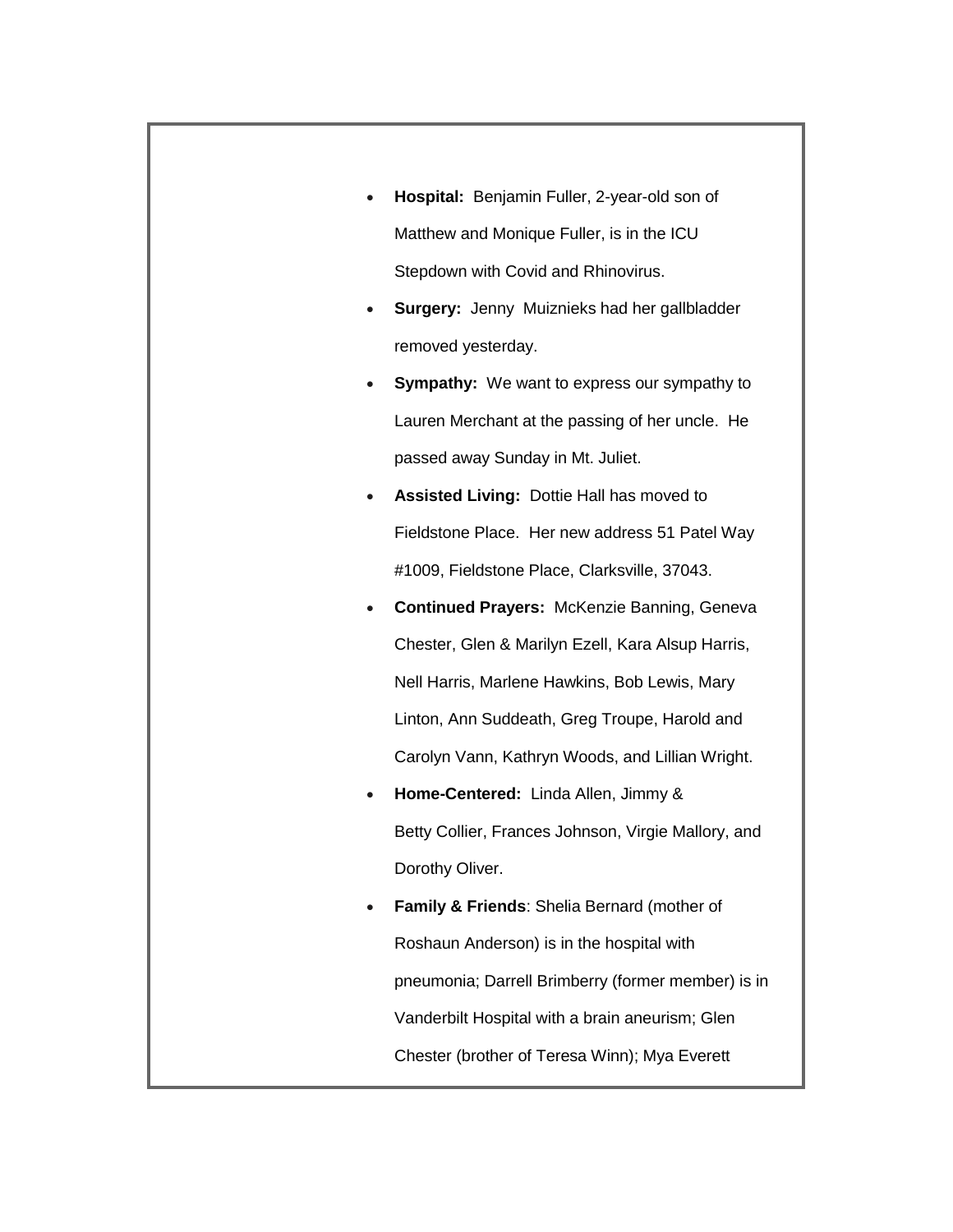(granddaughter of BeBee and Jody Townsend) is undergoing radiation and chemo treatments for cancer; Norah Howard (granddaughter of Tom & Kim Norvell) diagnosed with a brain tumor and is now under Hospice care; Scott Loutner (uncle of Annalise Middleton) is in the hospital in Virginia with Covid; Chuck and Diane Middleton (parents of Chris Middleton); Bobby Mitchell (father of Tonya Ragland) undergoing test; Renee Reid (sister of Jeff Shocklee) fighting breast cancer; and Louann Tidwell (daughter of Barbara McDonald and sister of Monica Allen) was a 15-year breast cancer survivor but recently diagnosed with cancer in her bone, liver, and spine. She also has three broken ribs and a broken back; Myron Warden (son of Marlene Hawkins).

 **Arcadia Senior Living:** Glen and Marilyn Ezell, Apt. 304;

Harold and Carolyn Vann, Apt. 313;

Lovetta Wright, Room 226 (175 Chesapeake Lane, 37040)

 **Fieldstone Place:** Dottie Hall, Room 1009 (51 Patel Way, 37043)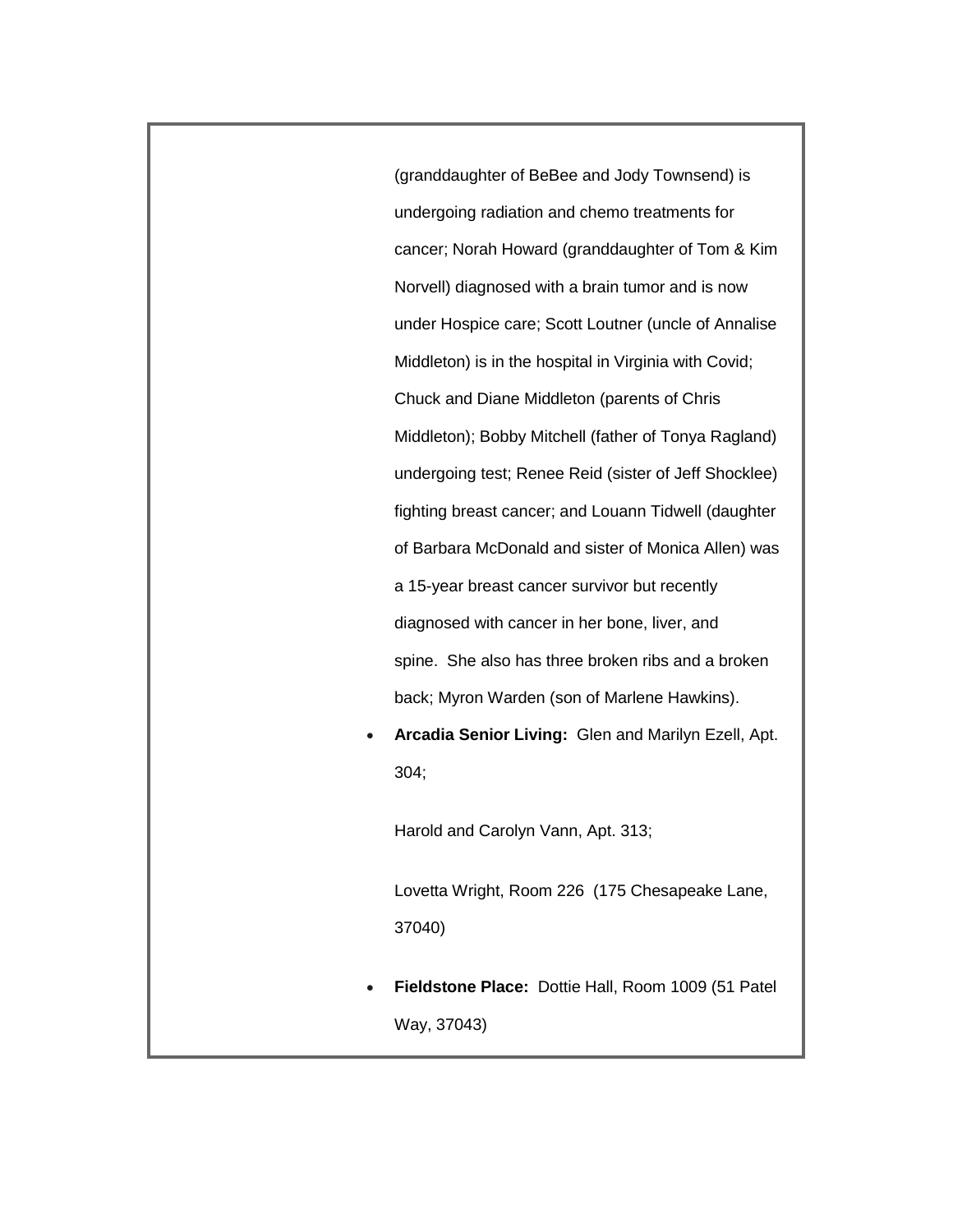**Jubilee House:** John Harrison, Room 114;

Barbara Tatum, Room 229 (475 Bellamy Lane, 37043)

 **The Villages at the River Club:** Pat Thompson, Apt. 308;

Betty Wood, Apt. 405 (1176 Warfield Blvd., 37043)

- **Uffelman:** Tammy Roe, Apt. 302: (215 Uffelman Dr., 37043)
- **Walking Horse:** Anita Cooper, Room 125 (207 Uffelman Dr., 37043)



## **WAYS TO CONNECT**

In addition to our in-person worship assemblies and activities at the building on Sunday mornings and Wednesday nights, there are various ways for you to connect with us on Sundays, and they are posted below.

PLEASE NOTE: You DO NOT need to be registered on Facebook in order to access our Facebook page.